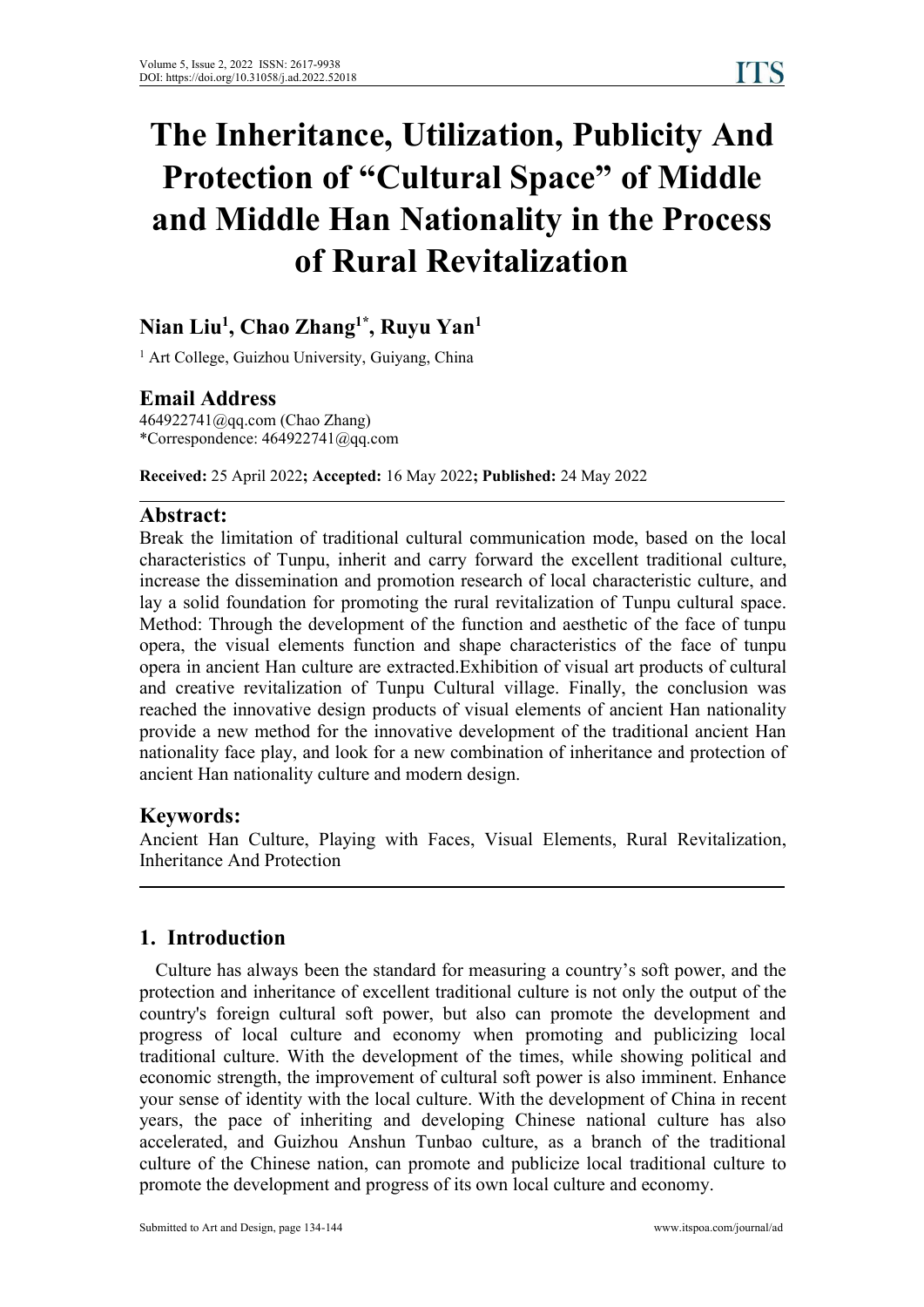In particular, rural revitalization has been a hot topic in recent years. Under the background of the great development of the Nineteenth National Congress of the Communist Party of China, which put forward the "implementation of the strategy of rural revitalization", adhered to the priority development of agriculture and rural areas, and strived to achieve "industrial prosperity, ecological livability, civilized rural style, effective governance, and affluent life", the protection and development of local traditional culture also faces many problems. The unique Anshun Tunbao culture of Anshun in Guizhou is the culture of an ancient Han people. Anshun Tunbao culture originated in the Ming Dynasty Zhu Yuanzhang sent a large army from the Jiangnan area or with the army or business to Anshun, Guizhou, the soldiers, merchants and their families, now still preserve the cultural factors of six hundred years ago, whether it is residential, or clothing, or diet and folk beliefs, entertainment methods all show the style of the ancient Han people, this Tunbao culture for the study of the ancient culture of the Han people provides a wealth of resources. As a "living fossil" of the ancient Han ethnic culture during the Ming Dynasty [1], the research and exploration of the inheritance, utilization and publicity and protection of the "cultural space" of the ancient Han nationality in the process of rural revitalization has certain practical significance for the inheritance of the traditional culture of Tunbao and the protection of the cultural heritage of the ancient Han nationality.

### **2. Analysis of the Revitalization and Revitalization of the Ancient Han National Cultural Space**

Tianlong Town is the center of ancient Han culture such as local opera, food, clothing and architecture. So far, it has been more than 600 years since Zhu Yuanzhang "transferred north to the south of zhennan" during the Ming Dynasty [2], in the long river of history, the soldiers of Zhennan have long settled in Anshun, Guizhou, and will pass down the buildings, food and ancient Han culture from the jiangnan area to the present. Nowadays, Tianlong Tunbao Ancient Town in Pingba District, Anshun City, is praised by many people as the "Hometown of Tunpu Ground Opera", which is the most concentrated and well-preserved place of the ancient Han ethnic culture in Anshun, Guizhou. The houses here are almost all small courtyards, which are roughly in line with the Han family architectural style in the Jiangnan area during the Ming Dynasty.Even if it is a long history, even if the Zhennan soldiers have gone away, but what they left behind has not changed, women are still wearing the Same As the Ming Dynasty period costumes are generally the same as the Fengyang Han costume, that is, the local people commonly known as the big sleeves, after marriage, women still maintain the "three strands" hairstyle, during the New Year, March 3, June 6 and other festivals will be dancing on the ground, walking lanterns, folk activities such as mountain songs, in order to ensure that the next year is smooth and the people's life is happy, which is the expectation of Tunbao people for the future. It is also the yearning of Tunbao people for a better future. Tianlong Tunbao Ancient Town is the largest development and protection heritage development base of Tunbao culture. In view of the development of cultural space and the revitalization and development of rural culture in recent years, a series of activities to promote the development and inheritance and protection of local culture, the most representative of which should be the Anshun Tunbao Ground Drama, which is the product of the consciousness activities of the Tunbao people under specific historical conditions [3], because the wonderful interpretation of specific historical figures has largely inherited the historical figures of the Chinese dynasties and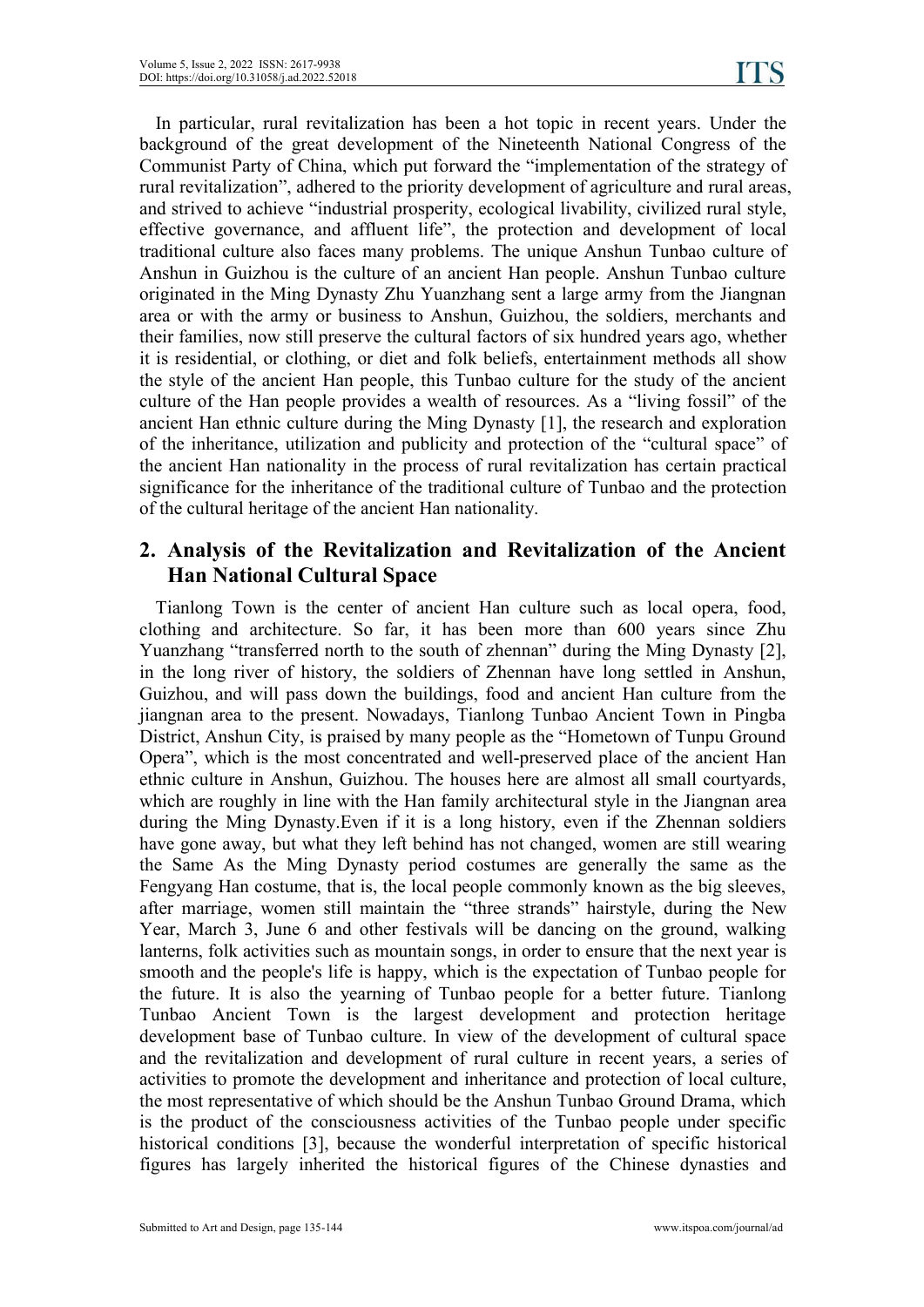dynasties, showing the tenacity of Chinese defending the family and defending the country, and striving to struggle, so it has been passed down to the present. The rural revitalization project will inevitably bring historic changes to the Anshun Tunbao area, the promotion of rural revitalization, the transformation of the function of anshun Tunbao ground opera, the integration of Tunbao culture with the modern life design concept and the inheritance concept, highlighting the visual development of the artistic nature of the ancient Han national culture, realizing rural revitalization, driving the development of the local economy, cultural space environment, and comprehensively realizing the sustainable development of the ancient Han national culture.

For the overall deployment of giving priority to the development of agriculture and rural areas in the new development stage and comprehensively promoting rural revitalization [4], General Secretary Xi Jinping pointed out: "Rural revitalization must not only shape but also cast the soul". Implement the strategy of rural revitalization and give play to the role of cultural space in promoting rural revitalization. In the process of rural revitalization, the inheritance, utilization, publicity and protection of the "cultural space" of the ancient Han people are of great significance for promoting rural culture, maintaining the rural cultural atmosphere, and promoting the dissemination and development of rural culture.This study is mainly based on the Anshun area of Guizhou. As a large province of ethnic minorities, Guizhou has a very diverse ethnic culture, and there is also a unique Anshun Tunbao culture in Anshun, Which is an ancient Han culture. Based on local characteristics, inherit and carry forward excellent traditional culture, and increase the dissemination and promotion of local characteristic culture. Make full use of modern information technology, give play to the role of the news media as the main channel for publicizing cultural construction, and publicize the achievements of rural cultural construction. Promote the strategic development of the local Tunbao culture in Anshun. Actively give play to the positive role of the development of rural cultural space in the strategy of rural revitalization. Innovatively carry out research activities on the promotion of rural culture in different forms, sum up experience, and put forward targeted strategic measures to promote the development of rural cultural space. (Figure 1)



*Figure 1. Di Opera Mask: Liu, Guan, Zhang.*

#### *2.1. The Typical Cultural Space of the Ancient Han People Represents the Characteristics ofLocal Drama*

As a witness to the origin of the cultural significance of Anshun Tunbao, the ground opera uses the firm identity awareness and the belief recognized by the state and the support system of the enriched community public space as the cultural space construction structure, and establishes the entire cultural system of Anshun Tunbao, and the characteristics of the ground opera itself cannot be denied to the formation and characteristics of the entire Tunbao community and the Tunbao culture.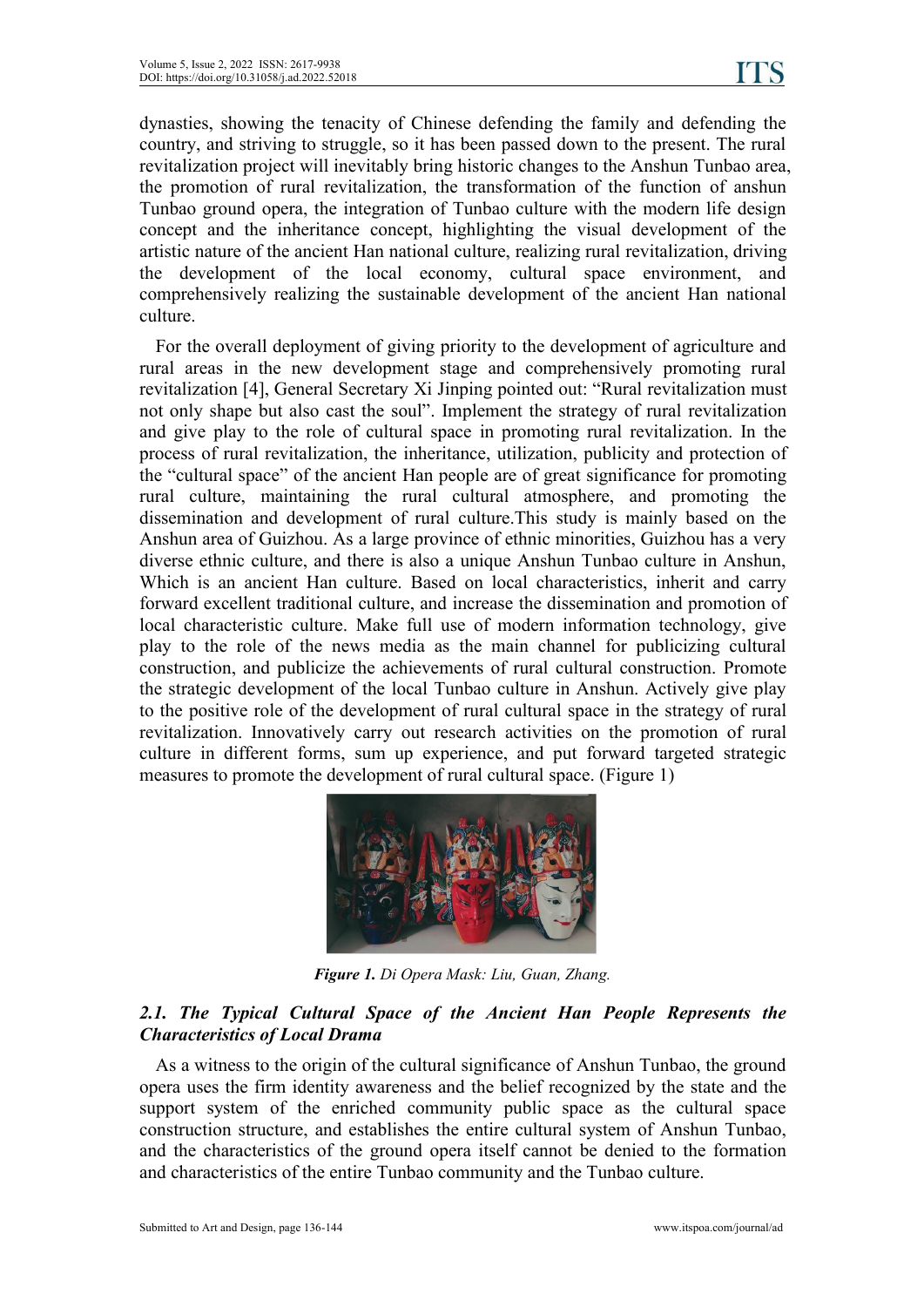Ground opera, Anshun has always regarded Tunbao culture as its main culture, Anshun Tunbao zhongdi opera as a typical representative of Tunbao culture, the "living fossil" of Anshun opera, local opera commonly known as "jumping god", there are still more than thirty plays, an average of at least sixty-seven characters in each play, and each character has a unique mask, so Anshun is also called "the culture worn on the face" by many people [5]. Although the ancient war is gone, the machine gun gongs and drums in the Martial Arts Hall still echo in the ears. The ground drama is also known as "jumping god", and the drum beats accompanied by melodious singing can pull people back to the era of soldiers and horses [6]. Tianlong Town is still fighting on the battlefield of Jinge Iron Horse, and the performance of the "Yanwutang" directly displays the more than 600 years of Tunbao culture vividly and vividly in front of the eyes of tourists, and the heroes of the millennium are spoken of, and the ground opera has always been the spiritual home that The Anshun Tunbao people have provided for generations in the long years. From Mr. Chen Xiansong, you can learn a lot about the most profound solution to tunbao ground opera, the inheritor of the national intangible cultural heritage "Anshun Land Opera" - Mr. Chen Xiansong. Mr. Lao has long been committed to the inheritance of Tunbao local opera, and is a well-known celebrity in the cultural circle of Tunbao local opera inheritance in Anshun, and in the hearts of local Tunbao people, Mr. Chen Xiansong has a lofty status and is an extremely respected old man. Yanwutang is the Cultural Inheritance Place of Tunbao organized by the old man, and Yanwutang as the business card of Tunbao Di opera, the daily fixed performance activities have great significance for the inheritance and protection of Tunbao culture, and more tourists have learned about the most worthy heroic character stories of China in thousands of years brought by Tunbao Diju for everyone, and have accumulated more cultural heritage for the inheritance of Tunbao culture. In the TianlongTunbao Cultural Transmission Hall managed by Mr. Chen Xiansong, there isa historical and cultural space for tourists to intuitively express the historical and cultural space of Anshun Tunbao in the form of pictures, objects, videos, etc.In this study hall, the core is the display of local opera culture, and there is an exhibition hall dedicated to exhibiting the faces worn when jumping the ground and the special equipment used for the jumping play, which not only shows the significance of the existence of the Tunbao cultural play, but also shows the cultural space of the cultural diversity of Anshun Tunbao. As the cultural inheritor here, Mr. Chen Xiansong has a heavy task and bears the responsibility of disseminating and promoting the traditional culture of Tunbao to tourists. In the hundreds of years of historical changes, Tunbao people will interpret the Chinese cultural stories of thousands of years in Guizhou, which is beautiful and beautiful in the mountains and rivers of Guizhou, and generations of Tunbao people have taken on the heavy responsibility of inheriting Tunbao culture, protecting the traditional Chinese cultural symbols that have been inherited for 600 years with their own actions and words. The self-development of the cultural space of rural revitalization and the diversity of anshun tunbao play.

National culture embodies the spiritual appearance of the nation, and is also an important part of the connotation of national aesthetic culture. Tunbao people have made great contributions to opera culture, since the early years, with a high degree of attention to intangible cultural heritage in China, the protection of intangible cultural heritage has reached a consensus in the process of rural cultural revitalization, for the time being, under the impact of "modern scientific and technological culture" and foreign culture, the protection and development of intangible cultural heritage is very necessary, and it has become extremely valuable and meaningful [7]. In the face of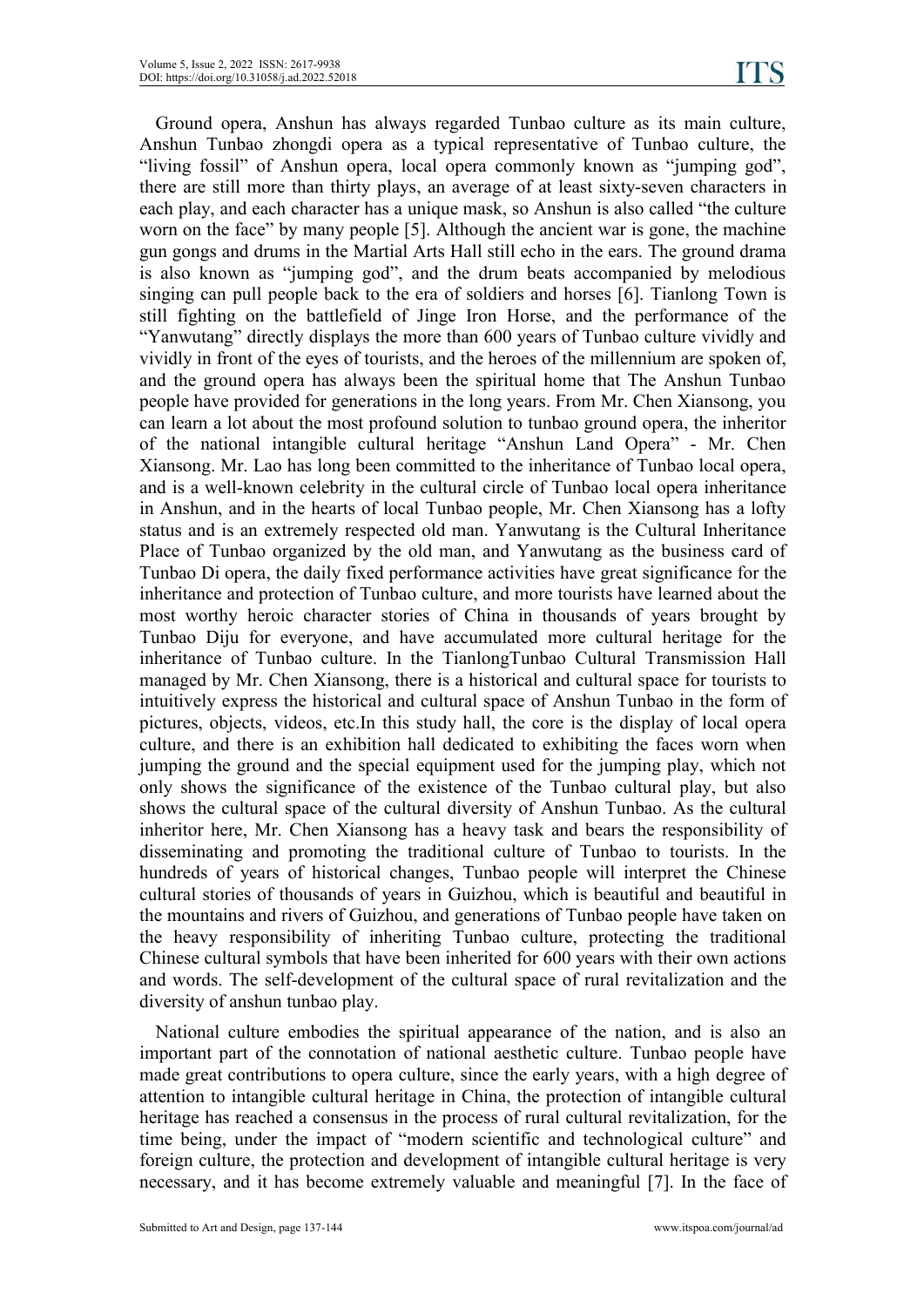such a background of cultural impact from all sides, Tunbao people have made relevant measures with the local government and academia, government propaganda, scholars actively promote development, and the local people combine their own characteristics, synthesize the characteristics of historical and cultural heritage for more than 600 years, and strive to integrate themselves with local culture and actively promote the most representative local opera culture. Although The Anshundi opera has a certain ritual, when performed, it will not be considered to be participating in the ceremony, but dream back to the ancient battlefield of ancient Chinese culture for thousands of years, create a community cultural space with Anshun Tunbao, and truly and deeply feel the great charm from the land of China.

The cultural value of Tunbao di opera is worth studying, and its performance has very distinct characteristics of the times. In particular, the strategy of rural revitalization is proposed, the strategy of rural revitalization of Tunbao culture is implemented, and the role of Tunbao culture in promoting rural revitalization is brought into play. In the process of rural revitalization, the inheritance, utilization, publicity and protection of the "cultural space" of the ancient Han people are of great significance for promoting the rural culture of Tunbao, maintaining the cultural atmosphere of the ancient Han in Tunbao village, and promoting the dissemination and development of Rural Culture in Tunbao. Based on the local characteristics of Tunbao culture, inherit and promote excellent traditional culture, and increase the dissemination and promotion of Tunbao characteristic culture. Make full use of modern information technology, give play to the role of the news media as the main channel for publicizing cultural construction, and publicize the achievements of rural cultural construction. Promote the strategic development of the local Tunbao culture in Anshun. Actively give play to the positive role of rural culture in the strategy of rural revitalization. Innovatively carry out research activities on the promotion of rural culture in different forms, sum up experience, and put forward targeted strategic measures to promote the development of rural cultural space in Tunbao. (Figure 2)



*Figure 2. Mr. Chen Xiansong.*

#### *2.2. The Impact of the Development of Cultural Space and the Revitalization of Rural Areas on the Inheritance and Protection of Tunbao Di Opera*

The transformation of social functions, the promotion of aesthetic awareness, and the further promotion of the small Tunbao people's home, in the face of the further promotion of the process of rural revitalization, combine local characteristic culture in the context of cultural space and rural revitalization [8]. Especially the local drama, now whether it is in the festival or on weekdays, you can watch the most intense performance of the Tunbao people - that is, the jumping god, which is known to everyone for interpreting the millennium story of the heroic characters like jingo iron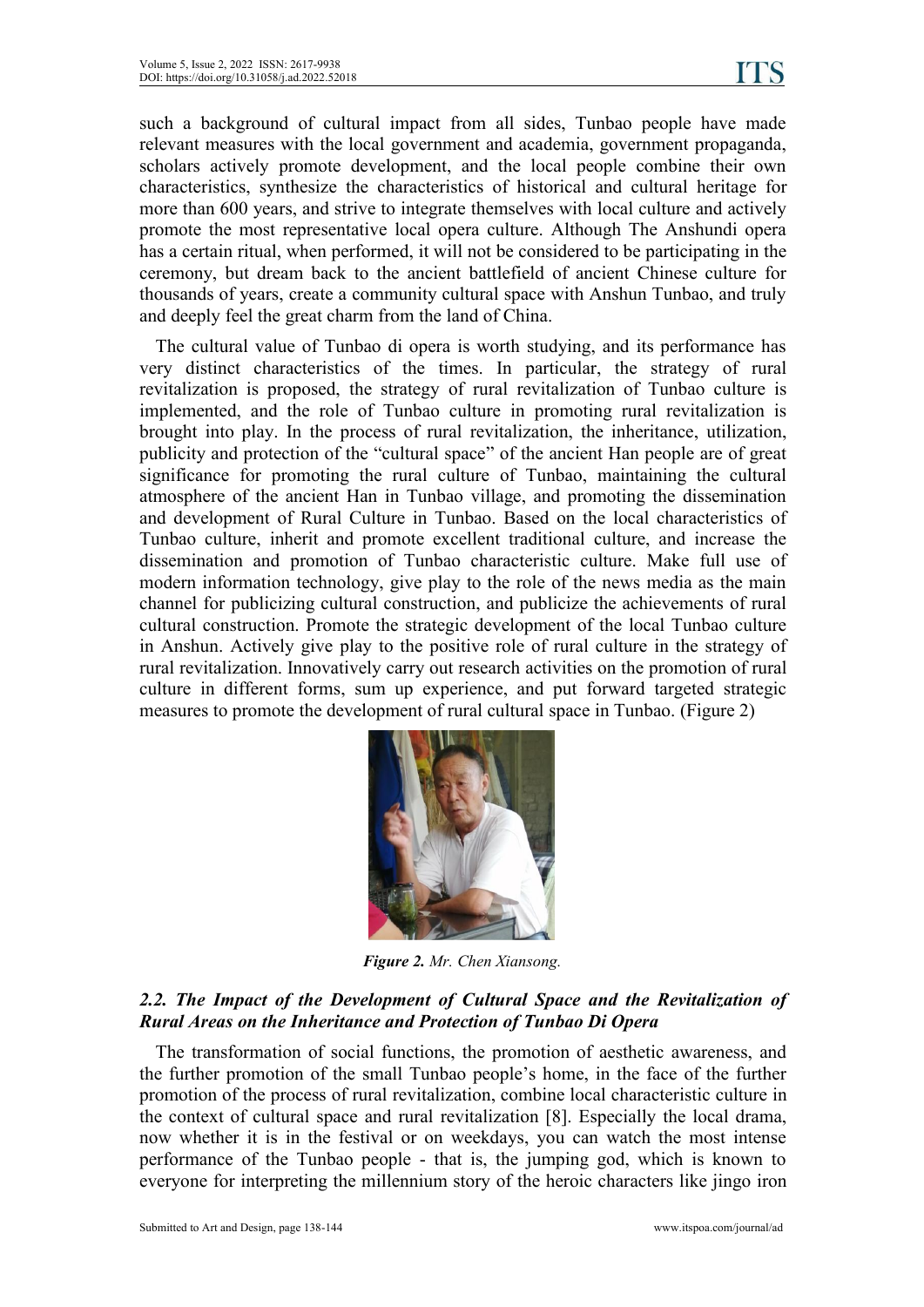horses, so that many inexplicable tourists can fully feel the Tunbao culture from the depths of the mountains in Anshun, Guizhou. Whether it is a ground opera or a mountain song, or a lantern dancing play, people can feel the charm of the world's only Chinese Tunbao cultural hometown.

Tunbao culture comes from traditional Chinese culture, based on the foundation of its own ethnic culture to retain its own purest culture, under the continuous construction of cultural space and rural revitalization further promoted, Anshun Tunbao culture shines. Traditional China, ancient culture, all symbolize the Chinese people have always been home and country feelings, which is very consistent with the development of Tunbao culture under the process of rural revitalization, does not change our original purest national traditional culture, in the original culture of the innovative development of the community cultural space, protection and inheritance [9]. The development of cultural space and the revitalization of rural areas have promoted the development of Tunbao culture and driven the economic income of Tunbao area. For a typical example, June 6 of the Tunbao people, every year on this day will jump gods, to the mountain song, twist the song, play with the lanterns, etc., but for many years are locals, the rural revitalization of the proposal, the implementation of rural revitalization, the promotion of cultural space, the excellent Tunbao culture to seize the opportunity, attracted a lot of tourists to participate, the current Tunbao people's June 6 is not only the locals, but also more tourists to participate, the interaction between the locals and tourists to a large extent to promote the Tunpu culture at the same time, it also drives the local economic income of the Tunbao people, which shows that the impact of the proposal of rural revitalization and the implementation of rural cultural space on the construction of rural cultural space and the promotion of rural culture is very positive. The most representative tunbao opera of the Tunpu people has also gradually moved to a larger stage in the process of rural revitalization, making a huge contribution to the promotion of traditional Chinese culture, and setting a very good example for other local rural cultures that have not yet better grasped the revitalization and development of rural areas.

Under the further promotion of rural revitalization, the cultural space not only promoted the development of Tunbao local opera, but also made the ancient Han culture during the Ming Dynasty of China become more and more abundant, and established the self-confidence of local culture for the people of each place. (Figure 3)



*Figure 3. Di Opera.*

**3. Innovative Design of Cultural and Creative Products in the Cultural Space Extracted from the Elements of Tunbao Ground Opera**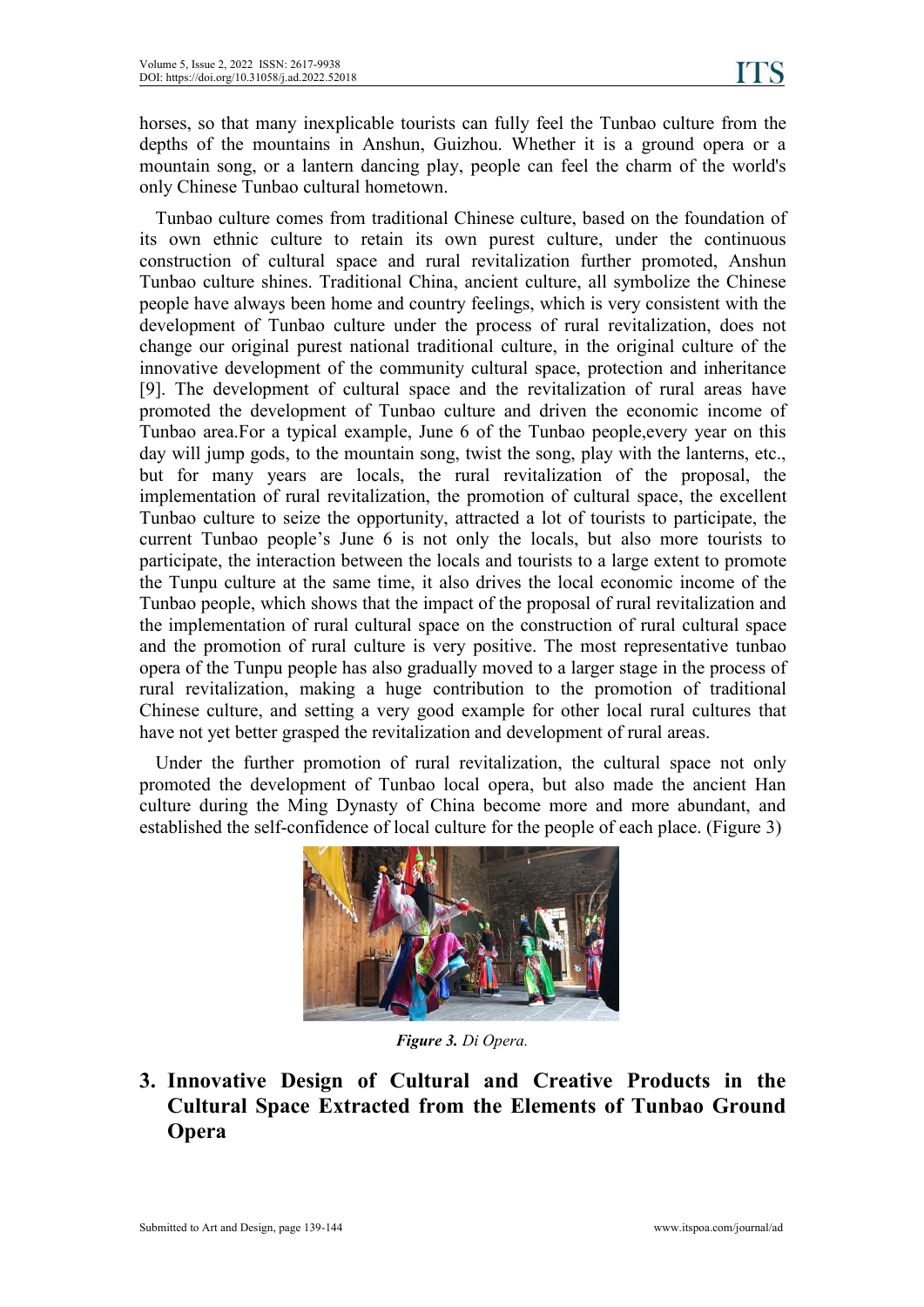#### *3.1.The Innovative Design of Cultural and Creative Products in Anshun Tunbao Cultural Space*

The Anshun mask culture mainly migrated from Jiangnan to accompany the army during the Ming Dynasty 600 years ago [10], which mainly reflects the Han culture, that is, it contains the tradition of Han culture, and also contains the value orientation and aesthetic orientation of the Tunbao people. The visual art of Tunbao ground opera mask is interpreted in a graphical spatial interpretation, and this graphic spatial interpretation is used to further interpret and understand the culture of Tunbao, and on the basis of culture, the artistic expression and aesthetic significance of the tunbao play mask are explored and excavated, and the visual form is expressed and presented, and the cultural atmosphere of The Culture is reproduced. It is hoped that through the expression of graphic spatial design, visual modernization and fashion, the cultural connotation contained in the mask of Tunpu Dijiao opera will be elaborated, and combined with the folk customs in Tunbao culture to excavate its deeper cultural connotation, and on the basis of retention, it will be updated and recreated, and presented to the world with new visual symbols of art space.

In addition to the graphic symbol elements carved on the mask, the Tunbao Ground Play Mask also uses the color of the formula space to depict and describe the characters. Because color symbols portray personalities will involve the classification of masked characters. In addition to the above two elements, the Tunbao Di Opera Mask will also add some elements of traditional Chinese opera headdresses to enrich its own expression when performing. For example, the helmet and ear wings of the mask are equipped with two pheasant feathers, which look majestic and imposing. Beards are generally used on the masks of older veterans who are also more calm in personality. Most of them are materials such as horsetail and twine, and there are also red, blue, black and other colors to express the personality of the character. Among the Tunbao Play Masks, the most abundant graphic symbols are the helmet and ear wings of the mask [11]. The helmets of the ground play mask also have flat helmets and pointed helmets. [12] The carvings are mainly deep and bas-relief, supplemented by see-through carvings. Many styles of helmets can be divided into several categories: "Panlong Pointed Helmet", "Panlong Flat Helmet", "Phoenix Wing Helmet", "Ruyi Crown", and "Dao Hat". Whether it is a flat helmet or a pointed helmet, the helmet of the mask is mainly a three-tier or four-layer helmet [14]. Each layer has stylized arrangements, and the symbol elements commonly carved on the helmet are: dragons, phoenixes, human faces, animals, flowers, stars, orbs, etc. [14]. The use of these elements has its own fixed cultural context and program.

Through the combination between the two, through modern visual space design techniques, and then create the formal language of the mask, with the mask culture as the brand representative, a series of cultural and creative products have been derived, combined with food, clothing, housing, cultural publicity, school supplies, and reproduce the culture from bit by bit of life.

#### *3.2. Tunpu Cultural Space Promotes the Visual Art of Cultural Creation and Design Art Elements of the Rural Process*

Through the understanding and analysis of the visual art space under the construction of the cultural space of Tunbao Di opera, the mask elements of the ground opera, the flags inserted on the back, the drums and mallets during the performance, and the weapons that interpret the jingo iron horse are extracted to create the spatial visual elements of the second dimension. On the basis of creation,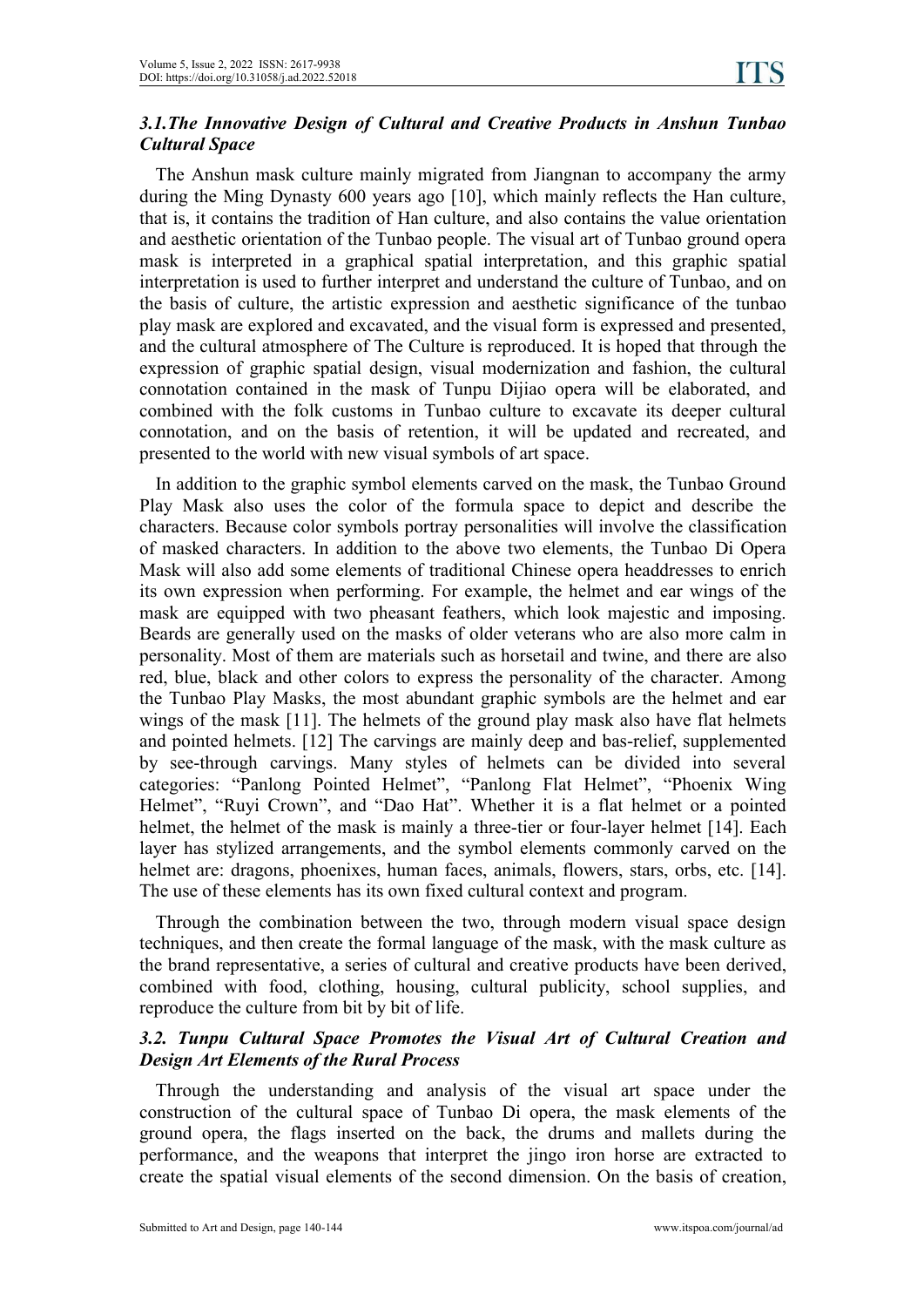these elements are combined and fully expressed in the form of a poster, which attracts the eye from the beginning.

In the Anshun Tunbao ground drama "Three Ying Zhan Lü Bu", Lü Bu is selected as the representative figure for the creation of visual space artistic elements [15], and the reason for choosing Lü Bu is not only Lü Bu's prominent position among the historical figures in the "Interpretation of the Three Kingdoms", but more importantly, the "Three Ying Zhan Lü Bu" in the Anshun TunBao ground play is a well-loved opera, which not only shows the heroism of Lü Bu in the Three Kingdoms characters, but also exhausts the characteristics of the characters of the Three Kingdoms. In the "Romance of the Three Kingdoms", Chen Shou's evaluation of Lü Bu is that"Lü Bu has the courage of a tiger, but there is no heroic strategy, light and cunning, and only profit is vision." Since ancient times and to the present, there has not been a time when this is not destroyed [16]. This also highlights Lü Bu's characteristics.In the Anshundi play, Lü Bu can also be regarded as a feature that can highlight the characteristics of the Anshundi drama, and is also an important representative of the soul of the Anshundi drama, showing the style of Anshun with the main role of "Three Ying Battle Lü Bu". It is also an important fulcrum for the selection of Lü Bu as an important fulcrum for the artistic creation and innovation of spatial visual elements, and a typical representative of the cultural space visual art for the cultural and creative products of the innovative visual elements of The Anshundi Drama. In this popular opera of "Three Ying Zhan Lü Bu", it attracted the love of everyone, and could not bear to bury such a guizhou Anshundiopera with great Chinese charm, and used Lü Bu as the casting to promote and utilize the "cultural space" of the ancient Han nationality in the process of anshun rural revitalization, and also to publicize and protect in such a cultural space, triggering everyone's thinking about Anshun opera, [17] Pushing the intangible cultural heritage of Anshun opera to the whole country and facing the world.

The color system selected is mainly the selected red as the main color and yellow as the secondary color. And red is the most auspicious color in China, but also many people like the main color, red in China represents auspicious, happy, heroic, fighting spirit, revolution, the blood of the ancestors to defend the homeland, is the inheritance color of the hard struggle of our people, is the most brilliant color of the Sinochemical nation, is the representative of the traditional Chinese red culture, but also the ancestors of the ancient times in anshundi drama, the eternal festive message that the ancestors of the ancient times in Anshundi opera continued to pass on, and it is also the amulet of the warriors in ancient times. In addition, the yellow color selected, yellow has always been a noble color in the long history of our country, symbolizing harvest and hope. For the incident of Ming Taizu Zhu Yuanzhang's transfer of the north to fill in the south, Zhu Yuanzhang was dressed in a yellow dragon robe, and the scene in which Zhu Yuanzhang sent off the soldiers was easy for people to see the main color of the Anshun play, yellow  $[17]$ , which made people present this historical scene in their minds, and also showed the historical space of the Anshun Tunbao play and the space of the cultural visual art elements of China's traditional culture for everyone.

The red and yellow colors are selected on the selected colors, which arouses the sense of consciousness of China's national cultural space, and highlights the inheritance, utilization and publicity and protection of the "cultural space" of the ancient Han nationality in the process of rural revitalization.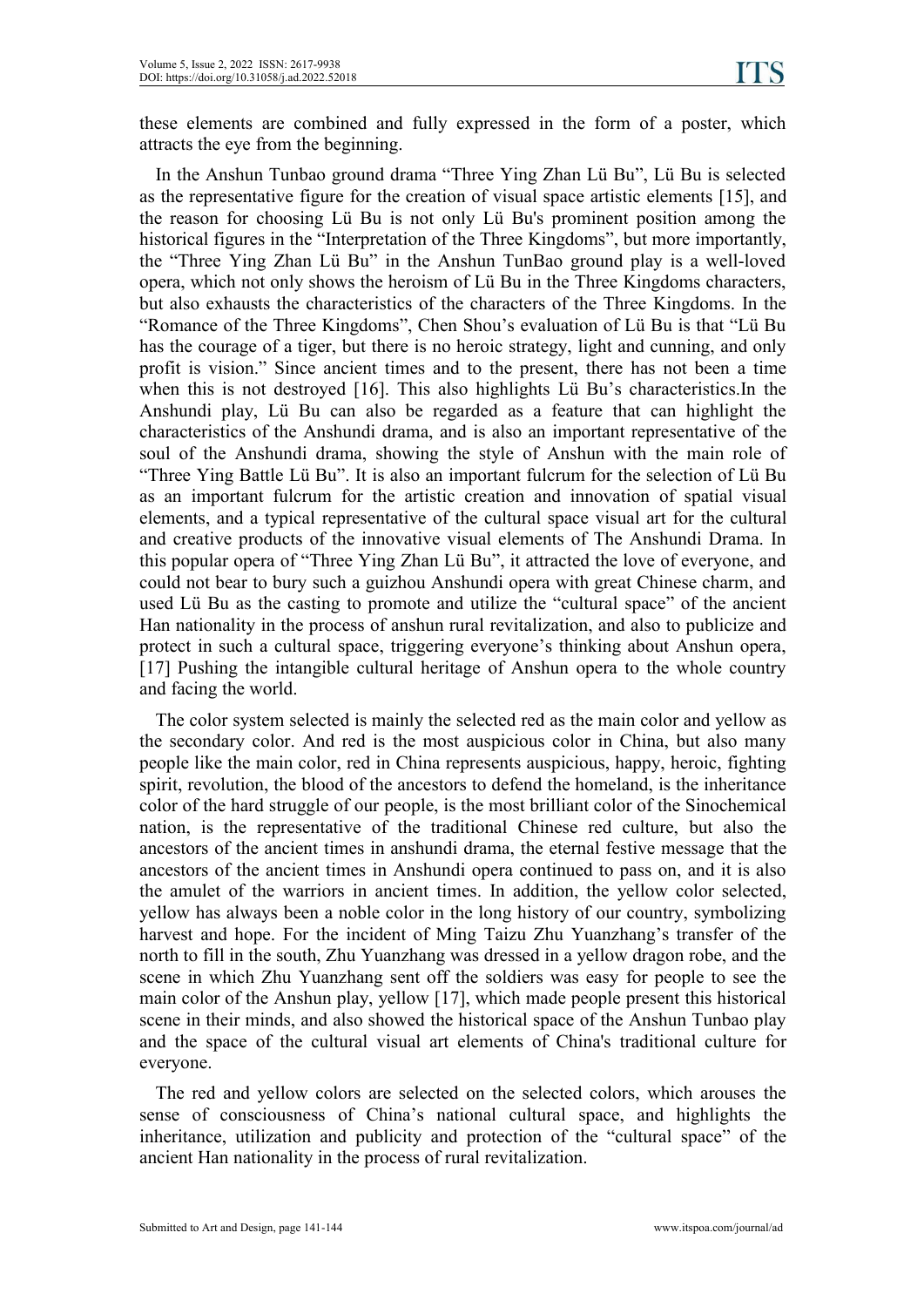





#### *3.3. Tunbao Cultural Space Promotes the Use of Visual Arts Cultural and Creative Products in Rural Processes*

The use of mouse pads, masks, mobile phone cases and many other daily necessities, the purpose is mainly in life everyone can understand the form of Anshun Tunbao ground play, in the Tunbao culture to the outside publicity to further promote, with the gap in the cultural needs of space to open an Anshun Tunbao cultural space for the promotion and promotion of the crowd, in order to awaken people in the process of rural revitalization of the ancient Han nationality "cultural space" a heritage utilization and publicity protection.



*Figure 6. Use in the mouse. Figure 7. Use in the napkin.Figure 8. Use in the fabric*

*bags.*

## **4. Conclusions**

Through this project research, mutual consultation with classmates and friends and timely guidance from teachers, I have a lot of receipts. From the beginning of the selection of topics, the various problems faced to the later under the guidance of the teacher to find the direction. By searching for relevant materials, studying and researching, and applying the knowledge I learned from the university to the topic of this project, I once again had a thorough grasp of the knowledge I learned during the university. Apply the knowledge you have learned to the fullest extent of this study. From the beginning of the selection of the topic to determine the direction of the design, clear the problems that need to be solved, and then to solve one by one.From the design of cultural and creative products to the presentation of renderings, each of these processes has made me learn a lot of things. When I slowly learned to deal with the problem in detail, I finally did not feel as confused as I was at the beginning, and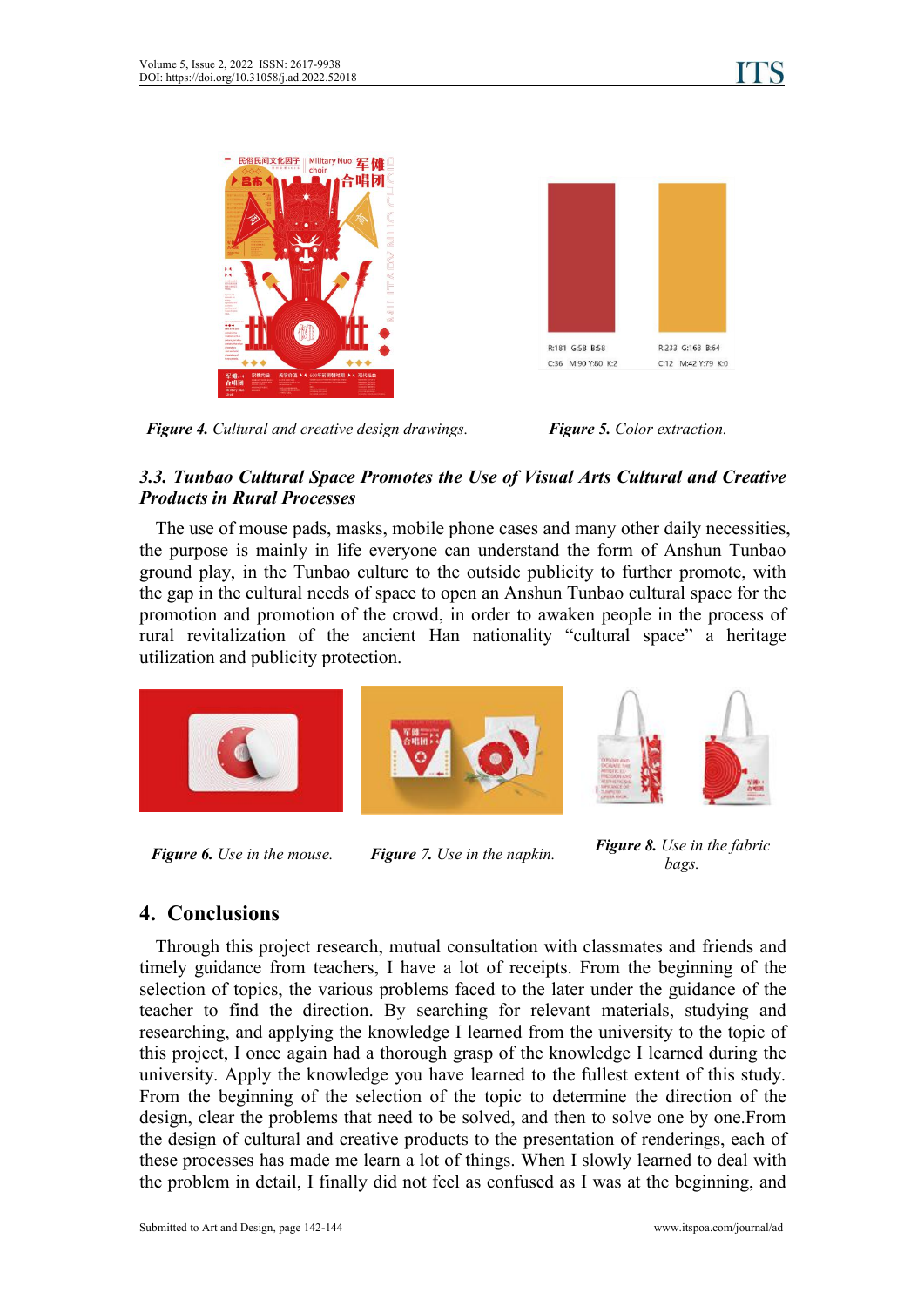slowly completed the process. Step by step, the process is a kind of enjoyment, which makes me feel happy. In the entire cultural and creative products, a variety of materials and materials that need to be used are collected, and a process of extraction of each artistic element is understood, whether it is a character element, a character color, or the use and design of materials. There are many troubles encountered in the whole design process, and finally through the search of network materials, through the study of books, first guide the teacher and the consultation of classmates and friends, and finally solve them one by one. Finally, due to its own limited level, there is still a lot of room for improvement in both design and other aspects, and further design research is needed to make it more perfect.

#### **Conflicts of Interest**

The authors declare that there is no conflict of interest regarding the publication of this article.

#### **Funding**

This work wassupported by the 2021 Guizhou University Higher Education Research Project "Research on the Teaching Reform of Art design majors under the background of "Double First-class" Construction" (No.GDGJYJ2021007); 2021 Guizhou University Graduate Innovation Talent Program Project "Modern Transformation and Innovative Practice Based on Guizhou Traditional Skills and Wisdom Culture" (No.Guiyan CXRC202108); 2021 Guizhou Province Undergraduate Teaching Content and Curriculum System Reform Project "Graphic Design" Curriculum Ideological and Political Teaching Reform Research 2 (No.2021023; The National Social Science Foundation of China Art Science Western Project "History of the Inheritance of Traditional Folk Handicrafts in Qinghai" (No. 17EH245); Inheritance and Research on the "Cultural Space" of the Ancient Han Culture in the Process of Rural Revitalization (No.Guida (province) Chuangzi 2021 (112)).

#### **References**

- [1] Tang, H.L. Significance of Tunbao Cultural Specimens. *China Social Science Daily,* 2011, 10, 1.
- [2] Atu. Tunbao Cultural Classics:Ground Opera. *Guizhou Ethnic Studies,*2012, 33(05), 158. DOI: 10.13965/j.cnki.gzmzyj10026959.2012.05.014.
- [3] Cao, W. Tunbao Culture: A Living Inheritance of 600 Years of Wind and Rain. *Guizhou Daily,* 2017, 6.
- [4] Zhang, S. The Inheritance and Present Situation of Chinese Mask Drama: Based on the Investigation and Analysis ofAnshun Opera. *Art Tasting,* 2020, 20, 49-50. Available online: https://kns.cnki.net/kns8/defaultresult/index.https://kns.cnki.net/ kcms/detail/detail.aspx?dbcode=CJFD&dbname=CJFDLASN2020&filename=Y SPJ202020029&uniplatform=NZKPT&v=zEkGGJu5TgaBv56QW07nqBf9IkVX qkAXT1ZPRRAsEc1joRNYccoCJJmdWAdUPhO8 ( accessed on 5 May 2022).
- [5] Wang, H.J. Towards Rural Revitalization. China Daily, March 3, 2021. Available online: https://baijiahao.baidu.com/s?id=1728802984406844337&wfr= spider&for=pc (accessed on 5 May 2022).